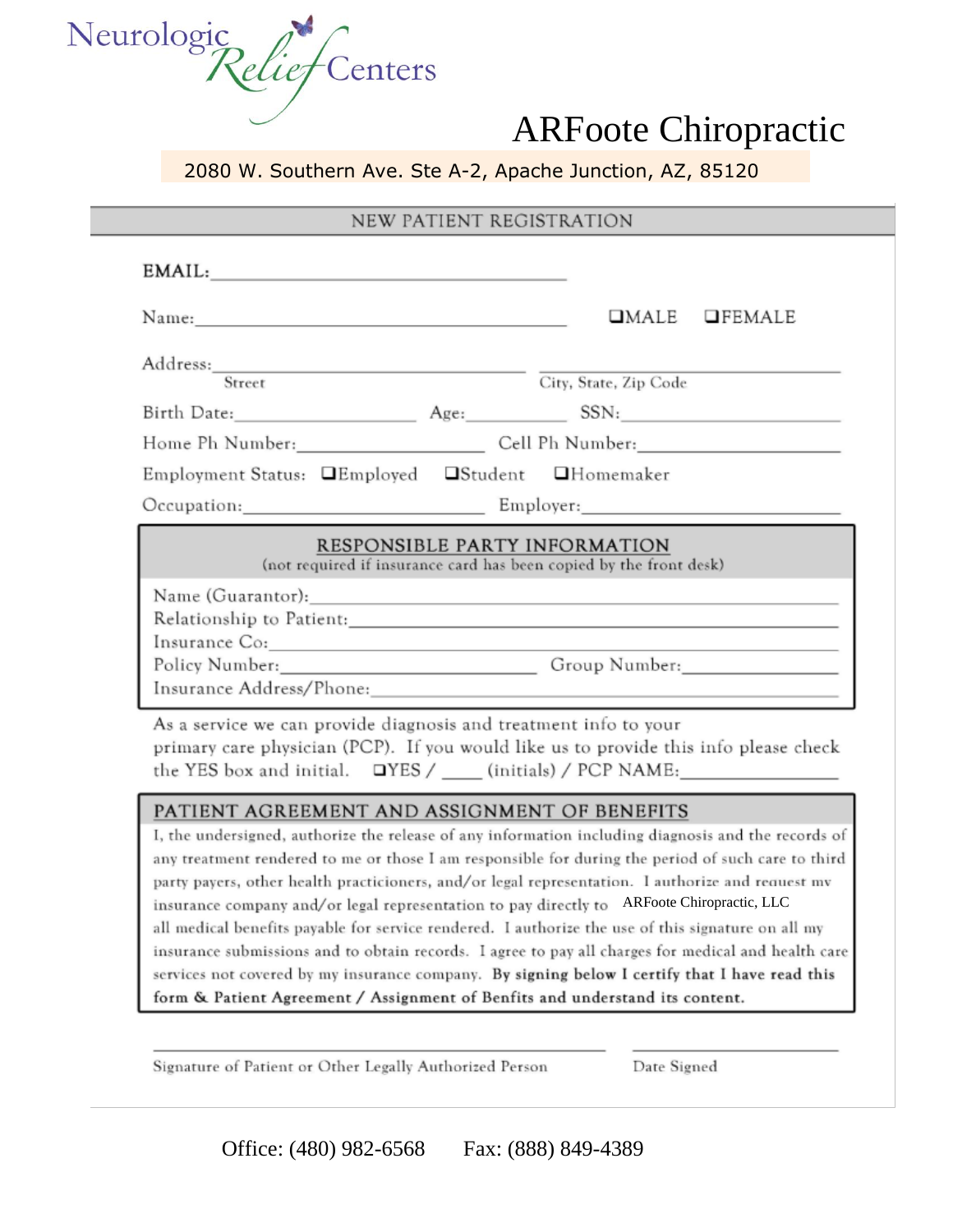

2080 W. Southern Ave. Ste A-2, Apache Junction, AZ, 85120

| <b>REASON FOR SEEKING CARE</b> (part 2 of Patient Information Form)                                     |
|---------------------------------------------------------------------------------------------------------|
| have symptoms. If so, when did you first notice the symptoms? _____<br>Optimizing/Maintaining My Health |
| What and Where specifically are your symptoms located?                                                  |
| Indicate on the drawings below where you have pain/symptoms                                             |
|                                                                                                         |

**1. Is today's problem caused by:** □ Auto Accident □ Other Traumatic event (physical or emotional?)

 **\_\_\_\_\_\_\_\_\_\_\_\_\_\_\_\_\_\_\_\_\_\_\_\_\_\_\_\_\_\_\_\_\_\_\_\_\_\_\_\_\_\_\_\_\_\_\_\_\_\_\_\_\_\_\_\_\_\_\_\_\_\_\_\_\_\_\_\_\_\_\_\_\_\_\_\_\_\_\_\_\_\_**

|                                             |                     | 2. How often do you experience your symptoms?          |                                                                     |                                                                                                       |
|---------------------------------------------|---------------------|--------------------------------------------------------|---------------------------------------------------------------------|-------------------------------------------------------------------------------------------------------|
|                                             |                     | $\Box$ Constantly (76-100% of the time)                |                                                                     | $\Box$ Occasionally (26-50% of the time)                                                              |
|                                             |                     | $\Box$ Frequently (51-75% of the time)                 |                                                                     | $\Box$ Intermittently (1-25% of the time)                                                             |
| 3. How would you describe the type of pain? |                     |                                                        |                                                                     |                                                                                                       |
| $\Box$ Sharp                                |                     | $\sqcap$ Numb                                          |                                                                     |                                                                                                       |
| $\sqcap$ Dull                               |                     | $\Box$ Tingly                                          |                                                                     |                                                                                                       |
| $\sqcap$ Diffuse                            |                     | $\Box$ Sharp with motion                               |                                                                     |                                                                                                       |
| $\Box$ Achy                                 |                     | $\Box$ Shooting with motion                            |                                                                     |                                                                                                       |
|                                             |                     | □ Burning □ Stabbing with motion                       |                                                                     |                                                                                                       |
| $\Box$ Shooting                             |                     | $\square$ Electric like with motion                    |                                                                     |                                                                                                       |
| $\Box$ Stiff                                |                     | $\Box$ Other:                                          |                                                                     |                                                                                                       |
|                                             |                     | 4. How are your symptoms changing with time?           |                                                                     |                                                                                                       |
| □ Getting Worse □ Staying the Same          |                     |                                                        | 0 1 2 3 4 5 6 7 8 9 10 (Please circle)                              | □ Getting Better<br>5. Using a scale from 0-10 (10 being the worst), how would you rate your problem? |
| $\Box$ Not at all                           | $\Box$ A little bit | 6. How much has the problem interfered with your work? | □ Moderately   □ Quite a bit                                        | □ Extremely                                                                                           |
|                                             |                     |                                                        | 7. How much has the problem interfered with your social activities? |                                                                                                       |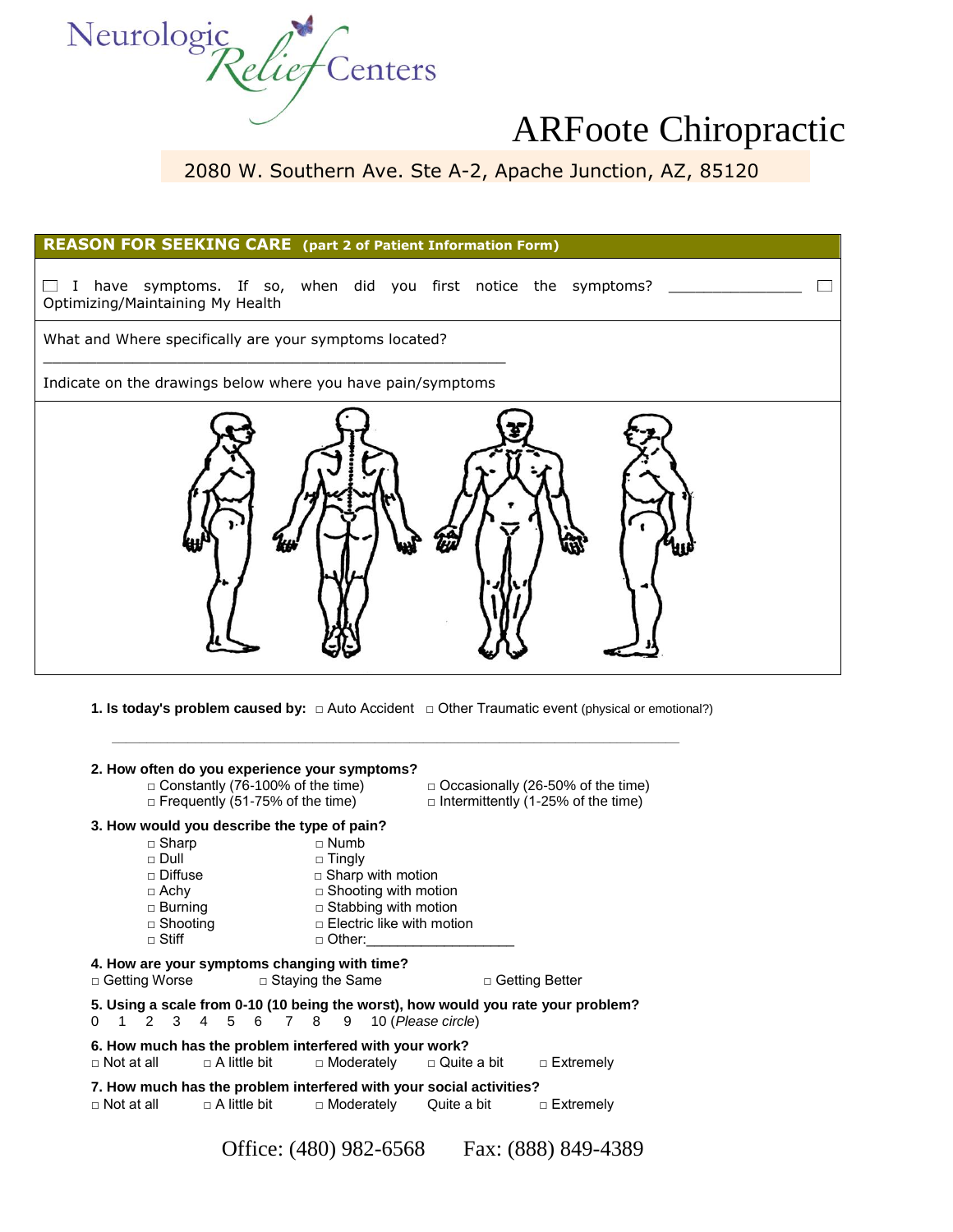

|                     |                                                                                                                               |             |                               |                          | 2080 W. Southern Ave. Ste A-2, Apache Junction, AZ, 85120                                                            |  |
|---------------------|-------------------------------------------------------------------------------------------------------------------------------|-------------|-------------------------------|--------------------------|----------------------------------------------------------------------------------------------------------------------|--|
|                     |                                                                                                                               |             |                               |                          |                                                                                                                      |  |
|                     |                                                                                                                               |             |                               |                          |                                                                                                                      |  |
| $\Box$ Chiropractor | 8. Who else have you seen for your problem?<br>$\Box$ Neurologist                                                             |             |                               | □ Primary Care Physician |                                                                                                                      |  |
|                     | $\Box$ ER physician<br>□ Orthopedist                                                                                          |             |                               | □ Other:______________   |                                                                                                                      |  |
|                     | □ Massage Therapist  □ Physical Therapist                                                                                     |             | $\Box$ No one                 |                          |                                                                                                                      |  |
|                     | 9. How long have you had this problem? _________                                                                              |             |                               |                          |                                                                                                                      |  |
|                     | 10. How do you think your problem began?                                                                                      |             |                               |                          |                                                                                                                      |  |
|                     | 11. Do you consider this problem to be severe?                                                                                |             |                               |                          |                                                                                                                      |  |
| $\sqcap$ Yes        | □ Yes, at times                                                                                                               |             | $\Box$ No                     |                          |                                                                                                                      |  |
|                     | 12. What aggravates your problem?                                                                                             |             |                               |                          |                                                                                                                      |  |
|                     | 13. What alleviates your problem?                                                                                             |             |                               |                          |                                                                                                                      |  |
|                     |                                                                                                                               |             |                               |                          |                                                                                                                      |  |
|                     | 14. What concerns you the most about your problem; what does it prevent you from doing?                                       |             |                               |                          |                                                                                                                      |  |
|                     | 15. What is your: Height____________ Weight ______________ Date of Birth ________                                             |             |                               |                          |                                                                                                                      |  |
|                     | 16. How would you rate your overall Health?                                                                                   |             |                               |                          |                                                                                                                      |  |
| $\Box$ Excellent    | □ Very Good                                                                                                                   | $\Box$ Good | □ Fair                        | $\Box$ Poor              |                                                                                                                      |  |
| $\sqcap$ Stenuous   | 17. What type of exercise do you do?<br>$\sqcap$ Moderate                                                                     | □ Light     | □ None                        |                          |                                                                                                                      |  |
|                     |                                                                                                                               |             |                               |                          |                                                                                                                      |  |
|                     | 18. Indicate if you have any immediate family members with any of the following:<br>$\Box$ Rheumatoid Arthritis<br>□ Diabetes |             | $\square$ Lupus               |                          | □ Parkinson's Disease □ Fibromyalgia                                                                                 |  |
|                     | □ Heart Problems<br>□ Cancer                                                                                                  |             | $\Box$ ALS                    | □ RSD/CRPS               | □ Multiple Sclerosis                                                                                                 |  |
|                     |                                                                                                                               |             |                               |                          | 19. For each of the conditions listed below, place a check in the "past" column if you have had the condition in the |  |
|                     | past. If you presently have a condition listed below, place a check in the "present" column.                                  |             |                               |                          |                                                                                                                      |  |
| <b>Past Present</b> |                                                                                                                               |             | <b>Past Present</b>           |                          | <b>Past Present</b>                                                                                                  |  |
| □                   | □ Headaches                                                                                                                   | $\Box$      | □ High Blood Pressure         | $\Box$                   | □ Diabetes                                                                                                           |  |
| $\Box$              | □ Neck Pain                                                                                                                   | $\Box$      | □ Heart Attack                | $\Box$ . $\Box$          | $\Box$ Excessive Thirst                                                                                              |  |
| $\Box$              | □ Upper Back Pain                                                                                                             | $\Box$      | □ Chest Pains □               |                          | □ Frequent Urination                                                                                                 |  |
| $\Box$              | □ Mid Back Pain                                                                                                               | $\Box$ .    | □ Stroke                      |                          | □ Smoking/Tobacco Use                                                                                                |  |
| $\Box$              | □ Low Back Pain                                                                                                               | $\Box$      | □ Angina                      |                          | □ Drug/Alcohol Dependance                                                                                            |  |
| $\Box$              | □ Shoulder Pain                                                                                                               | $\Box$      | □ Kidney Stones               | $\Box$                   | $\Box$ Allergies                                                                                                     |  |
| $\Box$              | □ Elbow/Upper Arm Pain                                                                                                        | $\Box$      | □ Kidney Disorders            | $\Box$                   | □ Depression                                                                                                         |  |
| □                   | □ Wrist Pain                                                                                                                  | $\Box$      | □ Bladder Infection           | $\Box$                   | □ Epilepsy                                                                                                           |  |
| $\Box$              | □ Hand Pain                                                                                                                   | $\Box$      | □ Painful Urination           | $\Box$                   | □ Dermatitis/Eczema/Rash                                                                                             |  |
| $\Box$              | □ Hip Pain                                                                                                                    | $\Box$      | □ Loss of Bladder Control □   |                          | □ HIV/AIDS                                                                                                           |  |
| $\Box$              | □ Upper Leg Pain                                                                                                              | $\Box$      | □ Prostate Problems           |                          | <b>Chronic Pain / Neurological DX</b>                                                                                |  |
| □                   | □ Knee Pain                                                                                                                   | $\Box$      | □ Abnormal Weight Gain/Loss□  |                          | □ Parkinson's Disease                                                                                                |  |
| $\Box$              | □ Ankle/Foot Pain                                                                                                             | $\Box$      | □ Loss of Appetite            | $\Box$                   | □ Fibromyalgia                                                                                                       |  |
| □                   | □ Jaw Pain                                                                                                                    | $\Box$      | □ Abdominal Pain              | $\Box$                   | □ Multiple Sclerosois                                                                                                |  |
| □                   | □ Joint Pain/Stiffness                                                                                                        | $\Box$      | □ Ulcer                       | $\Box$                   | □ RSD/CRPS                                                                                                           |  |
|                     | $\Box$ Arthritis                                                                                                              |             |                               |                          |                                                                                                                      |  |
| □                   |                                                                                                                               | $\Box$      | $\square$ Hepatitis           | $\Box$                   | □ Debilitating Migraines                                                                                             |  |
| □                   | □ Rheumatoid Arthritis                                                                                                        | $\Box$      | □ Liver/Gall Bladder Disorder |                          |                                                                                                                      |  |
| $\Box$              | □ Cancer                                                                                                                      | $\Box$      | □ General Fatigue             |                          |                                                                                                                      |  |
| □                   | □ Tumor                                                                                                                       | $\Box$      | □ Muscular Incoordination     |                          | <b>For Females Only</b>                                                                                              |  |
| □                   | □ Asthma                                                                                                                      | $\Box$      | □ Visual Disturbances         | $\Box$                   | □ Birth Control Pills                                                                                                |  |
| $\Box$              | □ Chronic Sinusitis                                                                                                           | $\Box$      | □ Dizziness                   | $\Box$                   | □ Hormonal Replacement                                                                                               |  |
| $\Box$              | □ Other:                                                                                                                      |             |                               | $\Box$                   | $\Box$ Pregnancy X                                                                                                   |  |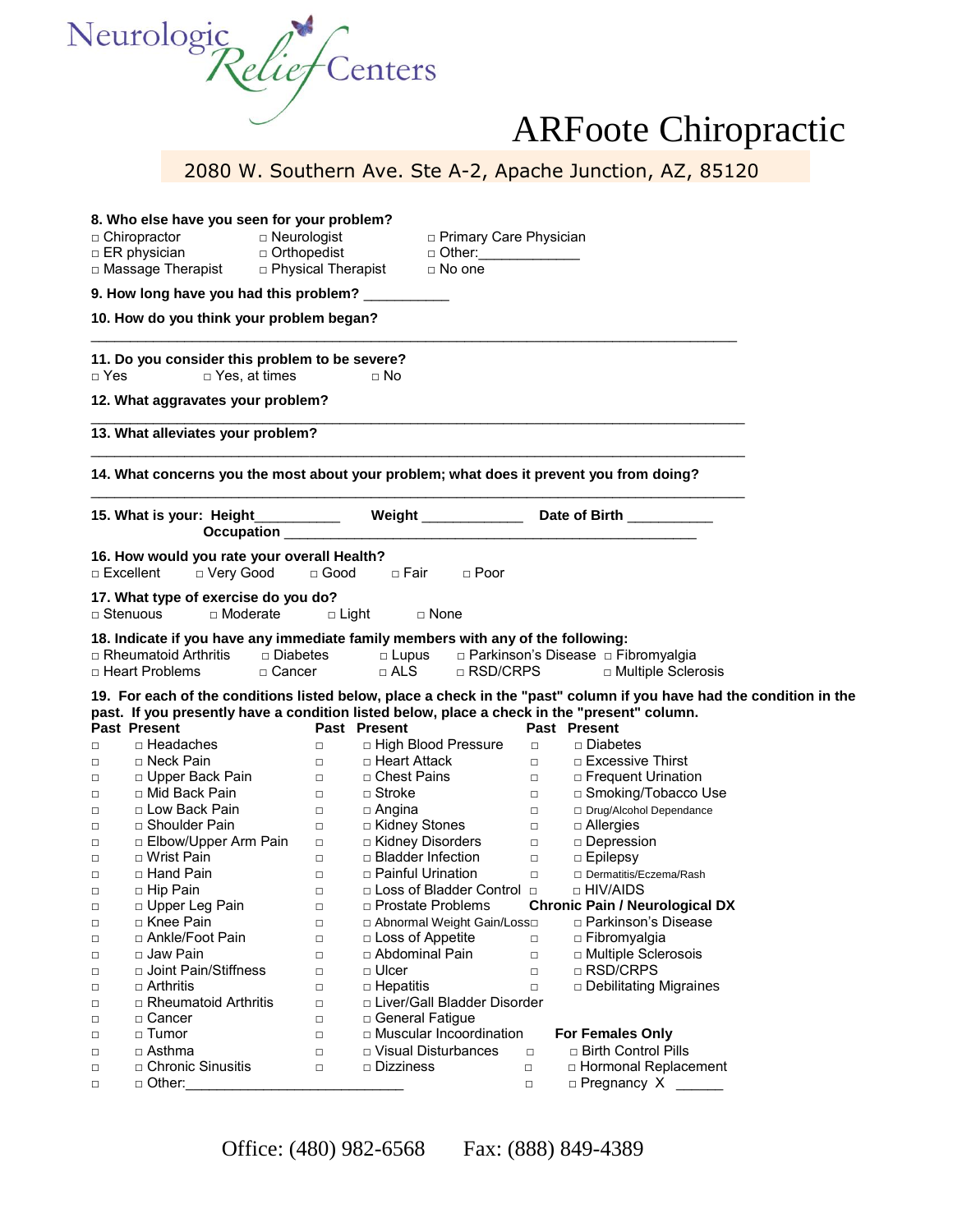

2080 W. Southern Ave. Ste A-2, Apache Junction, AZ, 85120

**20. List all prescription medications you are currently taking:**

**21. List all of the over-the-counter medications you are currently taking:**

**22. List all surgical procedures you have had:**

| 23. What activities do you do at work?           |                                                  |                                          |                                                          |
|--------------------------------------------------|--------------------------------------------------|------------------------------------------|----------------------------------------------------------|
| □ Sit:                                           | $\Box$ Most of the day                           | $\Box$ Half the day                      | $\Box$ A little of the day                               |
| $\square$ Stand:                                 | $\Box$ Most of the day                           | $\Box$ Half the day                      | $\Box$ A little of the day                               |
| $\square$ Computer work:<br>$\Box$ On the phone: | $\Box$ Most of the day<br>$\Box$ Most of the day | □ Half the day<br>$\Box$ Half of the day | $\Box$ A little of the day<br>$\Box$ A little of the day |

 $\_$  ,  $\_$  ,  $\_$  ,  $\_$  ,  $\_$  ,  $\_$  ,  $\_$  ,  $\_$  ,  $\_$  ,  $\_$  ,  $\_$  ,  $\_$  ,  $\_$  ,  $\_$  ,  $\_$  ,  $\_$  ,  $\_$  ,  $\_$  ,  $\_$  ,  $\_$  ,  $\_$  ,  $\_$  ,  $\_$  ,  $\_$  ,  $\_$  ,  $\_$  ,  $\_$  ,  $\_$  ,  $\_$  ,  $\_$  ,  $\_$  ,  $\_$  ,  $\_$  ,  $\_$  ,  $\_$  ,  $\_$  ,  $\_$  ,

\_\_\_\_\_\_\_\_\_\_\_\_\_\_\_\_\_\_\_\_\_\_\_\_\_\_\_\_\_\_\_\_\_\_\_\_\_\_\_\_\_\_\_\_\_\_\_\_\_\_\_\_\_\_\_\_\_\_\_\_\_\_\_\_\_\_\_\_\_\_\_\_\_\_\_\_\_\_\_\_

\_\_\_\_\_\_\_\_\_\_\_\_\_\_\_\_\_\_\_\_\_\_\_\_\_\_\_\_\_\_\_\_\_\_\_\_\_\_\_\_\_\_\_\_\_\_\_\_\_\_\_\_\_\_\_\_\_\_\_\_\_\_\_\_\_\_\_\_\_\_\_\_\_\_\_\_\_\_\_\_

\_\_\_\_\_\_\_\_\_\_\_\_\_\_\_\_\_\_\_\_\_\_\_\_\_\_\_\_\_\_\_\_\_\_\_\_\_\_\_\_\_\_\_\_\_\_\_\_\_\_\_\_\_\_\_\_\_\_\_\_\_\_\_\_\_\_\_\_\_\_\_\_\_\_\_\_\_\_\_\_

**24. What activities do you do outside of work?**

**25. Have you ever been hospitalized?** □ No □ Yes if yes, why \_\_\_\_\_\_\_\_\_\_\_\_\_\_\_\_\_\_\_\_\_\_\_\_\_\_\_\_\_\_\_\_\_\_\_\_\_\_\_\_\_\_\_\_\_\_\_\_\_\_\_\_\_\_\_\_\_\_\_\_\_\_\_\_\_\_\_\_\_\_\_\_\_\_\_\_\_

**26. Anything else pertinent to your visit today?** \_\_\_\_\_\_\_\_\_\_\_\_\_\_\_\_\_\_\_\_\_\_\_\_\_\_\_\_\_\_\_\_\_\_\_\_\_\_\_\_\_\_\_\_\_

**27. How committed are you to getting well?** \_\_\_\_\_\_\_\_\_\_\_\_\_\_\_\_\_\_\_\_\_\_\_\_\_\_\_\_\_\_\_\_\_\_\_\_\_\_\_\_\_\_\_\_\_\_\_\_

**28. What do want to achieve?** \_\_\_\_\_\_\_\_\_\_\_\_\_\_\_\_\_\_\_\_\_\_\_\_\_\_\_\_\_\_\_\_\_\_\_\_\_\_\_\_\_\_\_\_\_\_\_\_\_\_\_\_\_\_\_\_\_\_\_\_

**29. In what time frame would you expect to see a recovery of your symptoms?** \_\_\_\_\_\_\_\_\_\_\_\_\_\_\_\_\_\_

**30. Once your symptoms "Go Away", where else do you see this benefitting and positively affecting**

 **your life.** \_\_\_\_\_\_\_\_\_\_\_\_\_\_\_\_\_\_\_\_\_\_\_\_\_\_\_\_\_\_\_\_\_\_\_\_\_\_\_\_\_\_\_\_\_\_\_\_\_\_\_\_\_\_\_\_\_\_\_\_\_\_\_\_\_\_\_\_\_\_\_\_\_\_

**31. If you do the same thing you doing now the same result will be happen. Are you willing to do**

something different and give 100% effort in doing so to get well ?\_\_\_\_\_\_\_\_\_\_\_\_\_\_

#### **AUTHORIZATION**

I certify that I have read and understand the above information to the best of my knowledge. The above questions have been accurately answered. I understand that providing incorrect information can be dangerous to my health.

I agree to be responsible for payment of all services rendered on my behalf, or my dependents.

**X \_\_\_\_\_\_\_\_\_\_\_\_\_\_\_\_\_\_\_\_\_\_\_\_\_\_\_\_\_\_\_\_\_\_\_ Date: \_\_\_\_\_\_\_\_\_\_\_\_\_\_\_\_\_\_** 

**SIGNATURE OF PATIENT (or parent if a minor)**

Office: (480) 982-6568 Fax: (888) 849-4389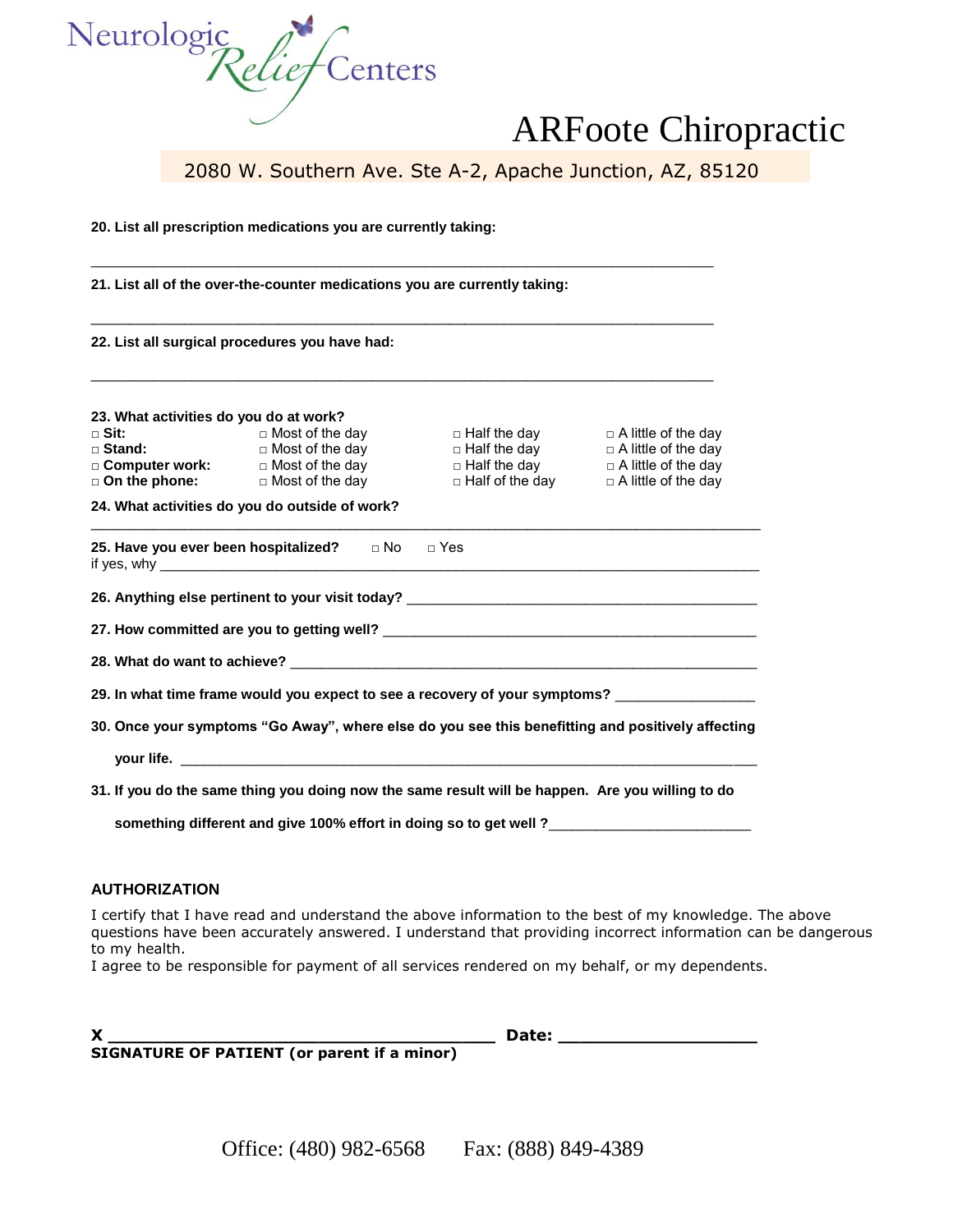

2080 W. Southern Ave. Ste A-2, Apache Junction, AZ, 85120

### INFORMED CONSENT TO MEDICAL TREATMENT

I hearby request and consent to the performance of chiropractic adjustments and any other chiropractic procedures, including examination tests, diagnostic x-ray(s) and physical therapy techniques, on me (or on the patient named below for which I am legally responsible) which are recommended by the doctors of chiropractic that are associated with ARFoote Chiropractic.

I understand that, as with any health care procedure, there are certain complications, which may arise during a chiropractic adjustment or treatment. Those complications include but are not limited to: soreness, fractures, disc injuries, dislocations, and strain/sprains. Some types of manipulation of the neck have been associated with injuries to the arteries in the neck leading to or contributing to serious complications including stroke. I do not expect the doctor to be able to anticipate all risks and complications and I wish to rely on the doctor to exercise judgment during the course of the procedure(s) which the doctor feels at the time, based upon the facts then known, are in my best interest.

I have had an opportunity to discuss with a doctor at ARFoote Chiropractic the nature, purpose and risks of chiropractic adjustments and other recommended procedures and have had my questions answered to my satisfaction. I also understand that there is no guarantee or warranty for a specific cure or result.

I have read or have had read to me the above explanation of the chiropractic adjustment and related treatment. By signing below I state that I have weighed the risks involved in undergoing treatment and have, myself decided that it is in my best interest to undergo the chiropractic treatment recommended. Having been informed of the risks, I hereby give my consent to that treatment. I intend this consent form to cover the entire course of treatment for my present condition and for any future conditions for which I seek treatment.

DO NOT SIGN UNTIL YOU HAVE READ AND UNDERSTAND THE ABOVE.

\_\_\_\_\_\_\_\_\_\_\_\_\_\_\_\_\_\_\_\_\_\_\_\_\_\_\_\_\_\_\_\_\_\_\_\_\_\_\_\_\_\_\_ \_\_\_\_\_\_\_\_\_\_\_\_\_\_\_\_\_ PATIENT SIGNATURE OR LEGAL GUARDIAN DATE

\_\_\_\_\_\_\_\_\_\_\_\_\_\_\_\_\_\_\_\_\_\_\_\_\_\_\_\_\_\_\_\_\_\_\_\_\_\_\_\_\_\_\_ PRINTED NAME OF PATIENT

Office: (480) 982-6568 Fax: (888) 849-4389